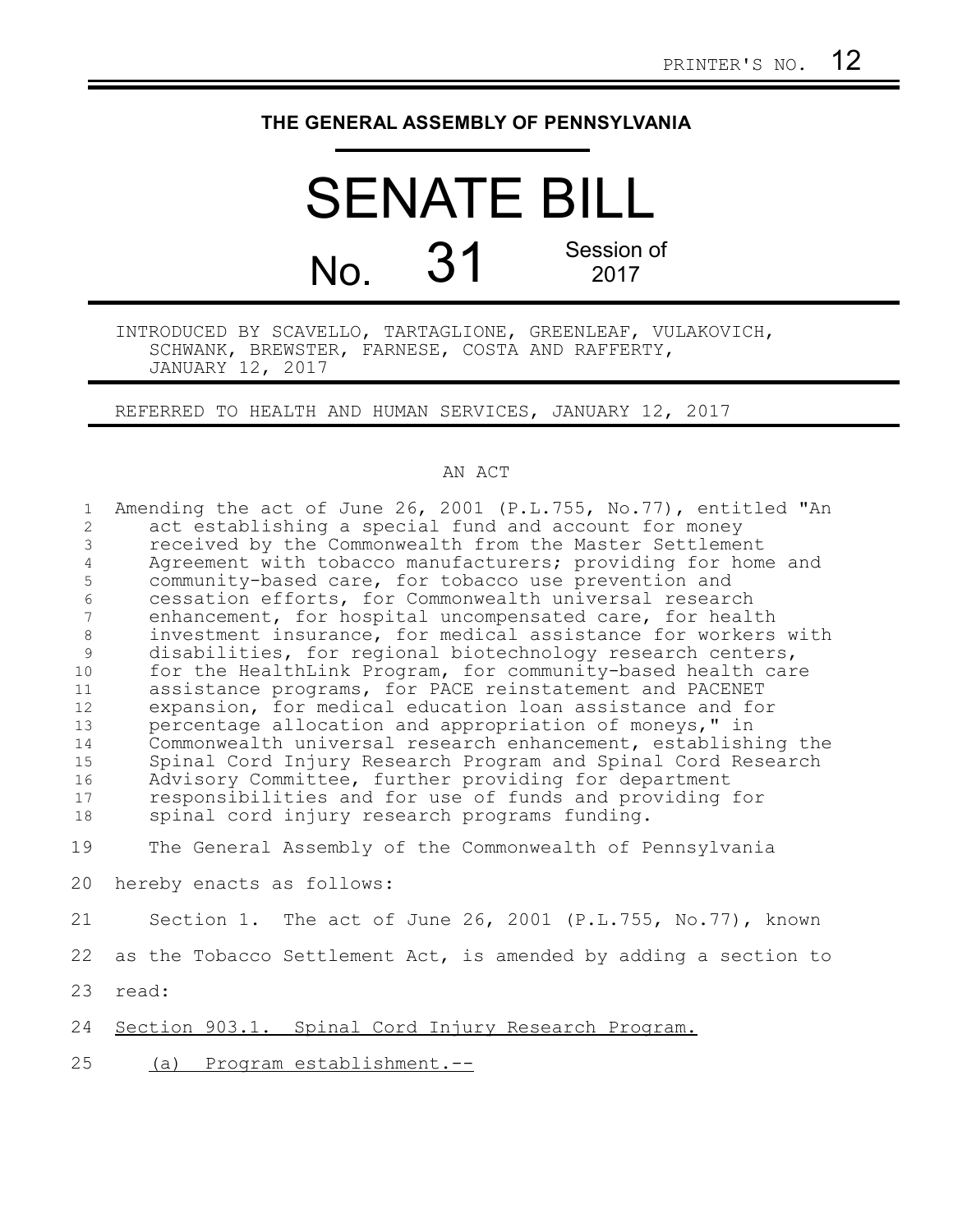| $\mathbf 1$  | In addition to section 903, there is established in<br>(1)    |
|--------------|---------------------------------------------------------------|
| $\mathbf{2}$ | the department a research program that shall be known as the  |
| 3            | Spinal Cord Injury Research Program. Appropriations from the  |
| 4            | fund to the department shall be used for research projects    |
| 5            | regarding spinal cord injuries and related infrastructure by  |
| 6            | eligible applicants.                                          |
| 7            | Funds appropriated to the department for the program<br>(2)   |
| 8            | may be used to conduct peer reviews and performance reviews.  |
| 9            | Advisory committee.--<br>(b)                                  |
| 10           | The Spinal Cord Research Advisory Committee is<br>(1)         |
| 11           | established in the department.                                |
| 12           | (2)<br>The secretary shall appoint nine members to the        |
| 13           | advisory committee, which shall consist of the following:     |
| 14           | One member representing a Pennsylvania medical<br>(i)         |
| 15           | college or university.                                        |
| 16           | $(i$ i)<br>Two members who are neurosurgeons.                 |
| 17           | (iii) Two members who are physicians who specialize           |
| 18           | in physical medicine and rehabilitation.                      |
| 19           | One member who is a physician specializing in<br>(iv)         |
| 20           | the treatment of spinal cord injuries.                        |
| 21           | One member who has a spinal cord injury.<br>$(\triangledown)$ |
| 22           | (vi) One member who is a family member of a person            |
| 23           | with a spinal cord injury.                                    |
| 24           | (vii) One member who is a veteran who has a spinal            |
| 25           | <u>cord injury.</u>                                           |
| 26           | (3) Terms are as follows:                                     |
| 27           | (i) The secretary shall appoint members to a term of          |
| 28           | two years.                                                    |
| 29           | (ii) An appointment to fill a vacancy shall be for            |
| 30           | the period of the unexpired term or until a successor is      |
|              |                                                               |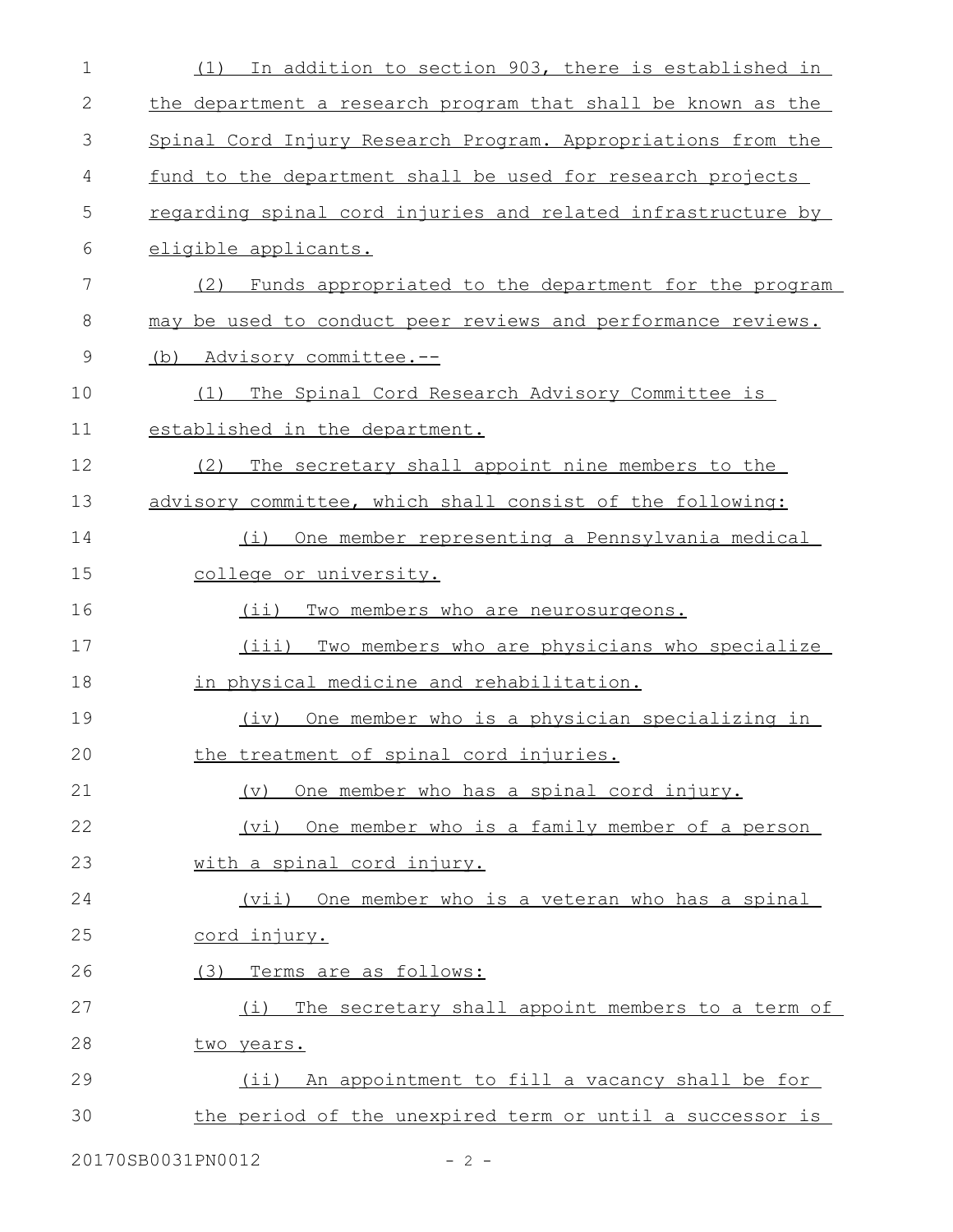1 appointed.

| $\mathbf{2}$ | (4)<br>The committee shall meet as needed, but at least       |
|--------------|---------------------------------------------------------------|
| 3            | twice a year, to fulfill the purposes provided for in this    |
| 4            | chapter. A majority of the members of the committee           |
| 5            | constitutes a quorum. A majority of the members of the        |
| 6            | committee has authority to act upon any matter properly       |
| 7            | before it. The committee may establish rules for its          |
| 8            | operation and shall hold public hearings, as necessary, to    |
| $\mathsf 9$  | obtain public input and make recommendations to the           |
| 10           | department regarding research priorities, evaluation and      |
| 11           | accountability procedures and related issues. Meetings of the |
| 12           | committee shall be subject to 65 Pa.C.S. Ch. 7 (relating to   |
| 13           | open meetings).                                               |
| 14           | Members shall receive no payment for their services.<br>(5)   |
| 15           | Members who are not employees of State government shall be    |
| 16           | reimbursed for necessary and reasonable expenses incurred in  |
| 17           | the course of their official duties.                          |
| 18           | Section 2. Sections $904(1)$ and (2) and 906 of the act are   |
| 19           | amended to read:                                              |
| 20           | Section 904. Department responsibilities.                     |
| 21           | The department has the following powers and duties:           |
| 22           | (1)<br>Administer the [health] research [program] programs    |
| 23           | established under this chapter.                               |
| 24           | Establish, in conjunction with the Health Research<br>(2)     |
| 25           | Advisory Committee and the Spinal Cord Research Advisory      |
| 26           | Committee, the research priorities of the Commonwealth. In    |
| 27           | developing these research priorities, the national health     |
| 28           | promotion and disease prevention objectives established by    |
| 29           | the United States Department of Health and Human Services, as |
| 30           | applied to this Commonwealth, shall be considered. The        |
|              |                                                               |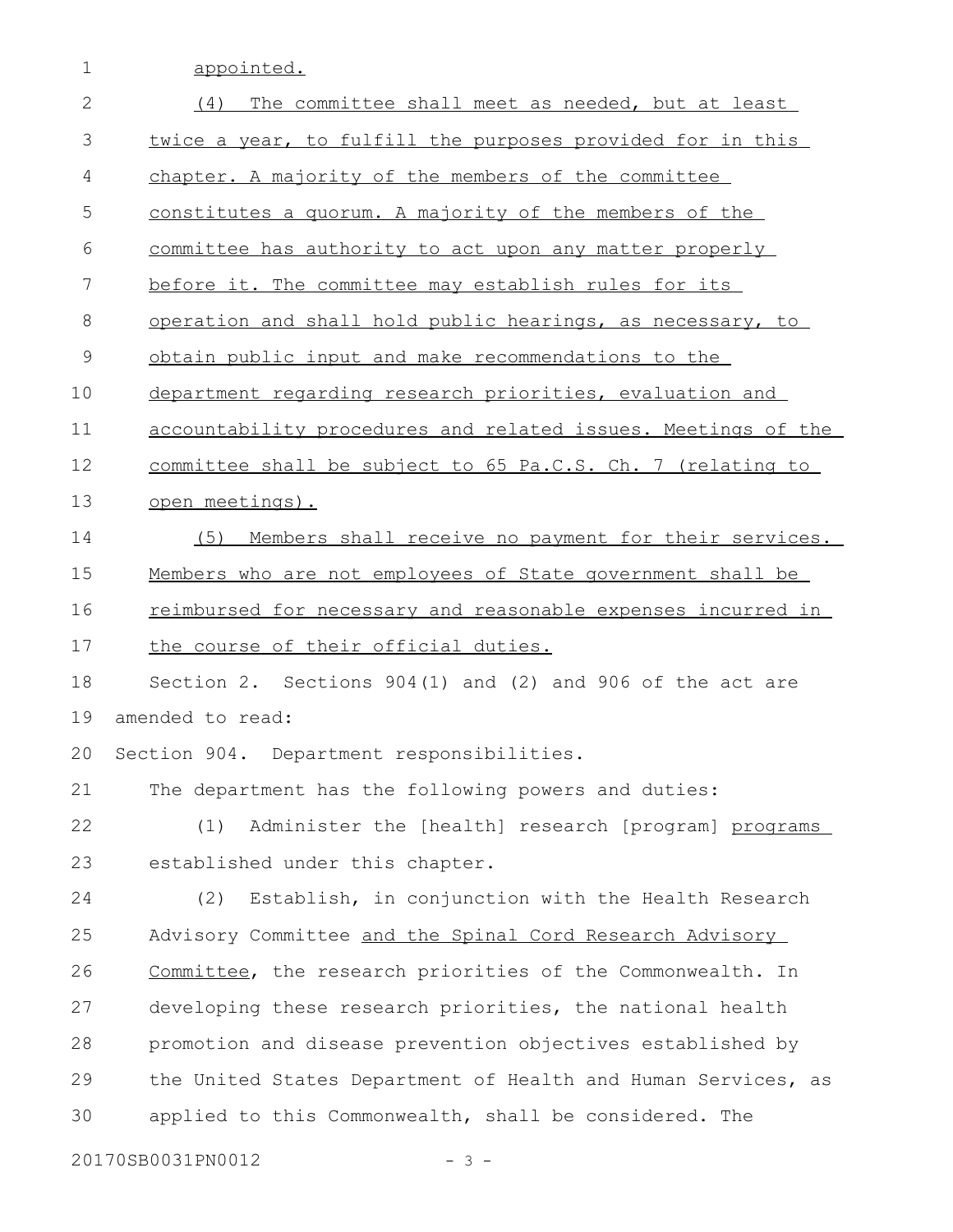priorities shall include the identification of critical research areas, disparities in health status among various Commonwealth populations, expected research outcomes and benefits and disease prevention and treatment methodologies. The priorities shall be reviewed annually and revised as necessary. 1 2 3 4 5 6

\* \* \* 7

Section 906. Use of funds. 8

Research projects conducted under this section shall be consistent with the priorities established under section 904(2). Funds under this section shall be allocated for the following purposes: 9 10 11 12

(1) Seventy percent of the funds appropriated under this section shall be used to fund research pursuant to section 908. 13 14 15

(2) Fifteen percent of the funds appropriated under this section shall be used to fund clinical and health services research projects by eligible applicants. 16 17 18

(3) Fifteen percent of the funds appropriated under this section shall be [used to fund other research projects by eligible applicants.] allocated in the following manner: 19 20 21

(i) Not less than \$1,000,000 shall be used for research under section 909.1. 22 23

(ii) The balance shall be used for other research projects by eligible participants. 24 25

Section 3. The act is amended by adding a section to read: Section 909.1. Spinal cord injury research programs funding. (a) Eligible institutions.--An institution that conducts research on spinal cord injuries in this Commonwealth shall be 26 27 28 29

eligible to receive a grant under section 906(3). 30

20170SB0031PN0012 - 4 -